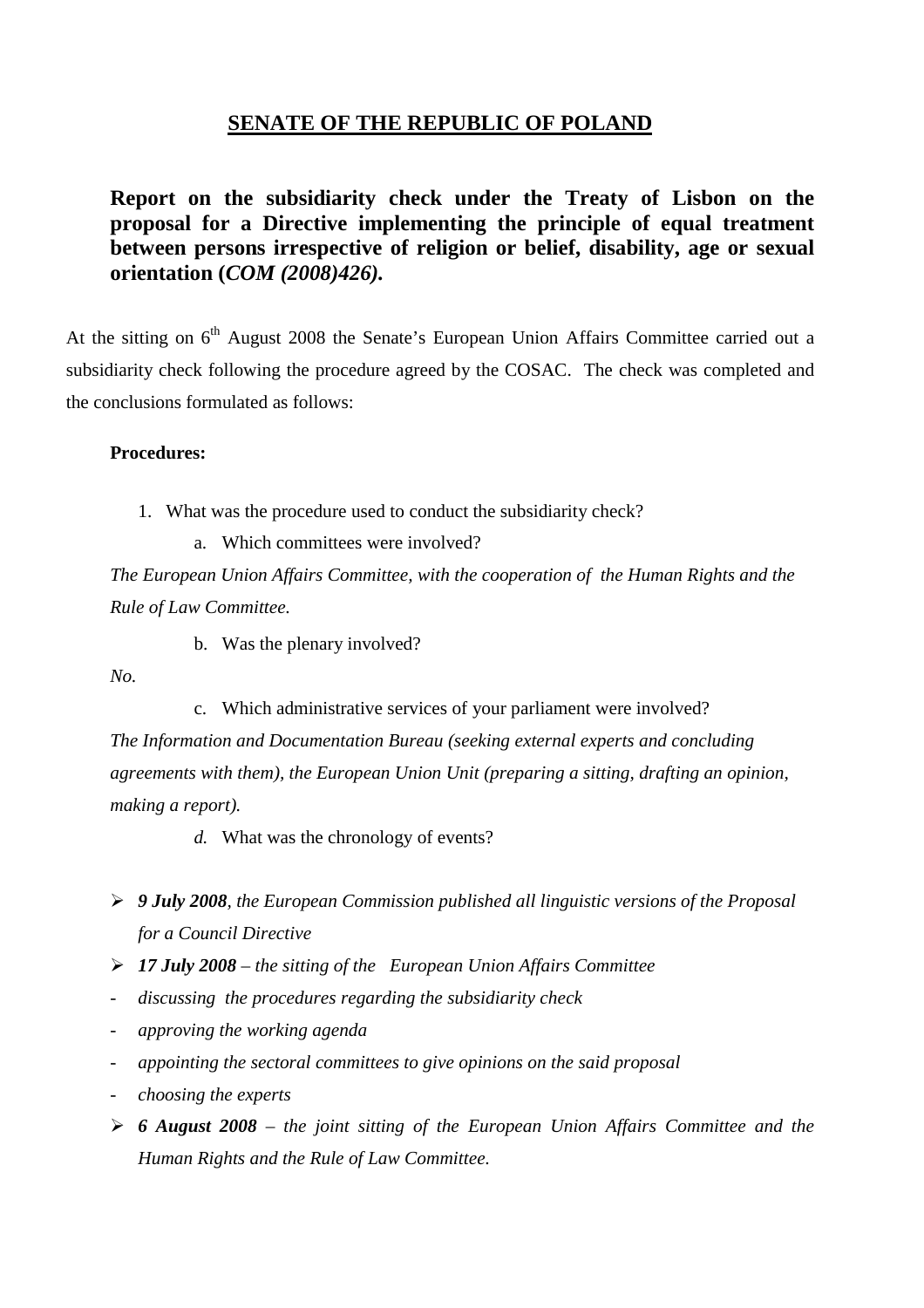- *hearing the opinions of the government representatives*
- *hearing the opinions of the Committee experts*
- *discussion*
- *adopting an opinion on the basis of the tabled motions*
- ¾ *Preparing and forwarding the report to the COSAC secretariat (before 4 September).*

e. Did your government provide any information as part of the scrutiny process? *The government's written position on the proposed directive, submitted to the parliament, included their opinion on the compliance with the subsidiarity and proportionality principles. A government's official took part in the Committee's sitting and provided the senators with additional information.*

f. In case of a bicameral system, did you coordinate with the other chamber?

*No.*

g. Did you consult regional parliaments with legislative powers? *No. There are no regional parliaments or any similar bodies in Poland.*

h. Did you make use of any external expertise?

*Yes, the Committee was provided with an external expertise.*

2. Did you cooperate with other national parliaments in the process? If so, by what means (the COSAC Secretariat, IPEX, permanent representatives of national parliaments in Brussels)?

*No.*

3. Did you publicise your findings (e.g. in a special press release)? *No.*

4. Has your parliament lately adapted its procedures with regard to subsidiarity check mechanism as foreseen in the Treaty of Lisbon; or is it planning to do so?

*In the present subsidiarity check the same procedure was applied as in the previous tests. Before the possible entry into force of the Treaty of Lisbon, a selection system of documents has to be worked out to seek those legislative proposals which may raise doubts about their compliance with the subsidiarity principle. It will make therefore necessary for an experienced team of parliamentary staff to specify precise selection criteria.*

5. Did you find any breach of the subsidiarity principle?